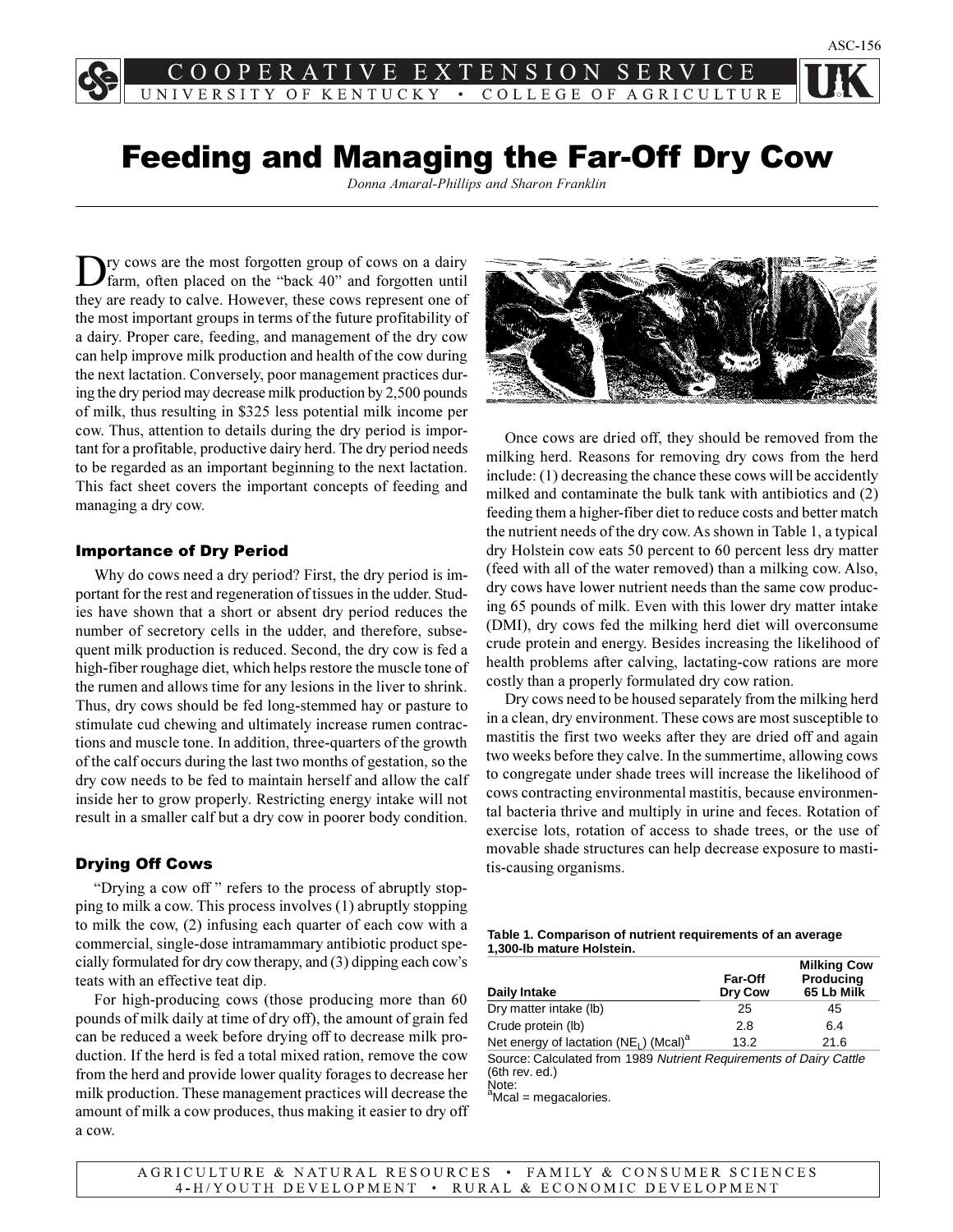#### Length of Dry Period

Studies have shown that cows dry less than 40 days produce less milk in the next lactation compared to cows given a 60-day dry period. Cows with a 70-day or longer dry period may have a slightly higher milk production, but it can not be economically justified because the costs to feed the dry cow are not recouped by the slight increases seen in milk production. Thus, cows should be dried off 50 to 60 days before expected calving date. Firstcalf heifers may benefit from a slightly longer, or 60- to-70 day dry period. Considerable variation exists between actual calving date and the expected calving date. For example, the standard deviation for Holsteins and Jerseys is about five days, which means 67 percent of the cows will calve five days before or after the expected calving date, or 95 percent of the cows will calve within 10 days of the expected calving date (day 268 to 288 of pregnancy). This variation needs to be considered when deciding when to dry off a cow. For herds bred by natural service, having a veterinarian determine pregnancy at 45 to 90 days (the first trimester) of pregnancy will increase the accuracy of predicting the calving date. To more accurately predict calving date, a veterinarian should palpate cows not determined pregnant every six weeks to two months.

## Two Groups of Dry Cows

Dry cows should be separated, managed, and fed as two different groups. Why separate dry cows into two separate groups? The reason is that the nutritional needs of the dry cow are different during the first 30 days versus the last three weeks of the dry period. By managing dry cows in two separate groups, the farmer can more closely match the feeding and management program to the needs of the dry cow and get her ready for the next lactation.

**Far-off dry cow group:** One group of dry cows would include cows from the day they are dried off until they are within 21 days of expected calving date. This group is the conventional dry cow group currently called the far-off dry cow group. Cows that are in the early part of their dry period have different nutrient needs than dry cows just before calving. This fact sheet deals with the feeding and management practices of this far-off group of dry cows.

**Close-up dry cow group:** The close-up dry cow group includes cows within 21 days of expected calving. These cows are fed a "hotter" ration, which is intermediate in nutrient density compared to the far-off dry cow diet and milking-cow diet (Table 2). A properly implemented close-up dry cow program can improve dry matter intake (specifically, the amount of feed with all water removed) after calving and decrease the incidence of metabolic disorders such as milk fever. Improving dry matter intake and reducing metabolic problems at or just after calving results in cows peaking higher in milk production, and cows give more milk over the entire next lactation. Thus, the goal is to allow cows to start the transition in a stepwise process to a more nutrient-dense ration before calving. After calving, cows will be ready to enter the milking herd and be fed the milkingherd ration, especially if it is a total mixed ration.

#### **Two Groups of Dry Cows**

| Far-off dry cows<br>Cows from the day they are dried off until they<br>are within 21 days of expected calving date. | Close-up dry cows<br>Cows within 21 days<br>of expected calving<br>date. |
|---------------------------------------------------------------------------------------------------------------------|--------------------------------------------------------------------------|
| Far-off Dry Cow                                                                                                     | Close-up Dry Cow                                                         |
|                                                                                                                     |                                                                          |

|    |    | <b>FaI-OII DIV COW</b> |                               |     |     | ■ Close-up Dry Cow |  |
|----|----|------------------------|-------------------------------|-----|-----|--------------------|--|
|    |    |                        |                               |     |     |                    |  |
| 70 | 60 | 50                     | 40                            | -30 | 20. | 10                 |  |
|    |    |                        | Days to expected calving date |     |     |                    |  |

Several studies have shown that dry matter intake decreases gradually the last three weeks before calving, with the most dramatic decrease seen within a week of calving. This dramatic drop in dry matter intake just before calving can account for as much as a 30 percent decrease in dry matter intake. The reason for this reduction in dry matter intake has not been determined,

but it may be related to hormone changes associated with the calving process.

With this decrease in dry matter intake, the close-up diet is made more nutrient dense so that the cow and calf inside her receive the appropriate amount of each nutrient. The close-up ration should contain some of the same forages and other feed

#### Close-Up Dry Cow Diet

- Is fed 21 days before expected calving date
- Initiates the transition period for the cow before she calves
- Allows the cow to readjust to the milking cow diet in a stepwise manner before calving

ingredients fed in the milking-herd diet. This practice allows the microorganisms or bugs in the cow's rumen a chance to adjust to the diet before calving, and it may help prevent cows from going off-feed after calving. When cows go off-feed shortly after calving, they lose a lot of weight through mobilization of body fat, which can increase the incidence of ketosis and fatty liver. Thus, close-up dry cow programs can help reduce metabolic disorders or diseases after calving.

In addition, a more energy-dense diet will help elongate the rumen papillae, which can increase the absorption of the volatile fatty acids and help prevent reductions in rumen pH. Both of these changes then can help prevent ruminal acidosis and laminitis (feet problems) after calving when fresh cows are introduced to the more nutrient-dense, milking-cow diets.

**Table 2. Comparison of nutrient requirements used in formulating rations for dry and milking cows.**

|                                      | Far-Off<br>Dry Cows <sup>a</sup> | Close-Up<br>Dry Cowsb | <b>Milking</b><br>Cows<br>High Group <sup>c</sup> |
|--------------------------------------|----------------------------------|-----------------------|---------------------------------------------------|
| Dry matter intake<br>(% body weight) | $1.9 - 2.0$                      | $1.6 - 1.8$           | $2.5 - 4.0$                                       |
| NE <sub>1</sub> (Mcal/lb DM)         | $0.57 - 0.62$                    | $0.63 - 0.72$         | $0.75 - 0.78$                                     |
| Crude protein (%)                    | 12                               | 14-15                 | 16-19                                             |
| <b>Matao:</b>                        |                                  |                       |                                                   |

Notes:<br><sup>a</sup>First 30-40 days of dry period<br><sup>b</sup>Loot 31 days befare avagated

bLast 21 days before expected calving date

 $\textdegree$ Early lactation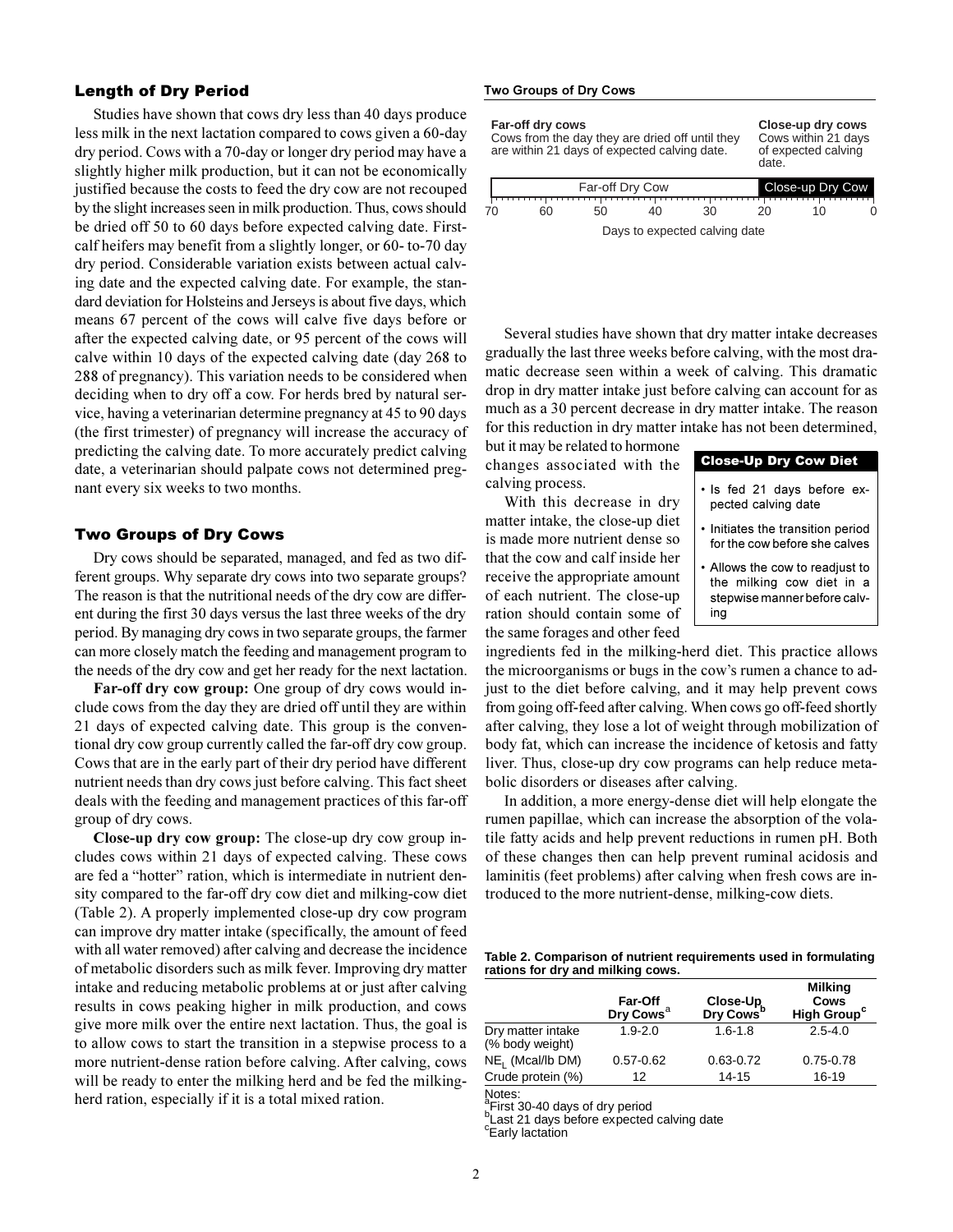Furthermore, close-up dry cow diets can be formulated to help reduce the incidence of milk fever by adding anionic salts and by properly balancing the diet for the macrominerals such as sodium, potassium, chloride, and sulfur.

Getting these cows off to a good start before calving will help cows milk well after calving. These cows will be able to enter the milking herd with fewer problems. Studies have shown that dry matter intake before calving is positively related to dry matter intake at 21 days after calving. Dry cows with a good close-up dry cow program may peak 10 pounds higher. For every additional pound at peak there is an additional 250 pounds of milk over the lactation, resulting in an additional 2,500 pounds of milk per lactation per cow. With milk priced at \$13 per hundred weight, this equates to \$325 more milk income per fresh cow.

## Feeding the Far-Off Dry Cow

Far-off dry cows are fed high roughage or forage diets generally at the rate of 2 percent of the cow's body weight. For example, a 1,400-pound Holstein would be fed 28 pounds of dry matter from forage, or 32 pounds of hay at 87 percent dry matter, or 13 percent moisture. Long-stemmed forages usually account for at least 50 percent of the total forage intake, or 1 percent of the cow's body weight. Corn silage can be fed to far-off dry cows, but intake should be limited to 50 percent of the forage dry matter. For example, Holsteins should not be fed more than 35 pounds of corn silage (on an as-fed basis with 35 percent dry matter). The remainder of the forage would be provided by longstemmed forages such as hay, baleage, or pasture.

Like the milking-herd diet, the content of forages fed to dry cows needs to be analyzed for nutrient content, and rations then should be balanced to specifically meet the nutrient requirements of the far-off dry cow. Tables 3 and 4 list the nutrient requirements for far-off dry cows. Table 3 lists the nutrient needs on an **amount** basis, whereas Table 4 lists the nutrient needs of a faroff dry cow on a **concentration** basis after assuming a certain dry matter intake.

## Effects of Forage Quality

Diets for far-off dry cows are based on forages. If the nutrient needs of the far-off dry cow group can not be met by forages alone, a concentrate or grain mix must be formulated and fed to supply these nutrient shortages. **The amount and protein content of this concentrate or grain mix is determined by the quality and type of forage fed.** Table 5 illustrates the effect that forage quality has on the amount and composition of the concentrate mix. To supply the nutrients not provided by the forages, far-off dry cows should be supplemented with less than one and up to eight pounds of grain daily. As the quality of a forage decreases, more concentrate mix or grain needs to be fed to supply the needed nutrients. For proper growth of the fetus and health of the dry cow, adequate amounts of protein, energy, minerals, and vitamins need to be provided.

#### **Table 3. Amount of nutrients requirement for far-off dry cows.**

| <b>Nutrient</b>              | 1,000-lb Jersey | 1,400-lb Holstein |
|------------------------------|-----------------|-------------------|
| Dry matter intake (lb/day)   | 18-22           | 25-30             |
| Crude protein (lb/day)       | 2.2             | 2.8               |
| Energy needs (Mcal NE, /day) | 10.2            | 13.2              |
| Calcium (lb/day)             | 0.066           | 0.092             |
| Phosphorus (lb/day)          | 0.040           | 0.056             |
|                              |                 |                   |

Source: 1989 Nutrient Requirements of Dairy Cattle (6th rev. ed.)

#### **Table 4. Concentration of nutrients recommended in a total mixed ration for far-off dry cows.**

| <b>Nutrient</b>                | <b>Dry Matter</b><br>Basis | To convert trace mineral                    |
|--------------------------------|----------------------------|---------------------------------------------|
| Crude protein (%)              | 12.0                       | units:                                      |
| Energy: NE (Mcal/day)          | 0.60                       | $0.1\% = 1,000$ ppm                         |
| <b>TDN (%)</b>                 | 60                         | (Move decimal four                          |
| Calcium (%)                    | 0.39                       | places to the right.)                       |
| Phosphorus (%)                 | 0.24                       | 1 ppm = 1 mg/kg                             |
| Magnesium (%)                  | 0.16                       |                                             |
| Potassium (%)                  | 0.65                       | 1 ppm = $0.45$ mg/lb                        |
| Sulfur (%)                     | 0.16                       |                                             |
| Copper (ppm)                   | 10                         | 1 mg/lb = 2.2 ppm or<br>$2.2 \text{ mg/kg}$ |
| Zinc (ppm)                     | 40                         |                                             |
| Selenium (ppm)                 | 0.30                       |                                             |
| Vitamin A (IU/Ib)              | 1,800                      |                                             |
| Vitamin E (IU/Ib) <sup>a</sup> | 40                         |                                             |

Source: 1989 Nutrient Requirements of Dairy Cattle (6th rev. ed.).

Note: a Should be adjusted to supply 1,000 IU vitamin E daily (reflects research by Larry Smith and Joe Hogan at The Ohio State University)

#### Maintain Body Condition

Maintaining an appropriate and constant body condition, or fatness, is important for optimum milk production after calving. Cows should be turned dry at a body condition score of 3.5, and this condition should be maintained during the dry period. Cows are more efficient at laying down body fat stores when they are milking versus when they are dry. After calving, early lactation cows use their stores of body fat to supply additional energy needed to support milk production because they are unable to consume enough feed to meet their energy needs for milk production and maintenance during this time period. Dry cows should not lose weight during the dry period. Besides losses in subsequent, peak milk production, dry cows that lose weight are more susceptible to disease problems after calving, such as fatty liver and ketosis.